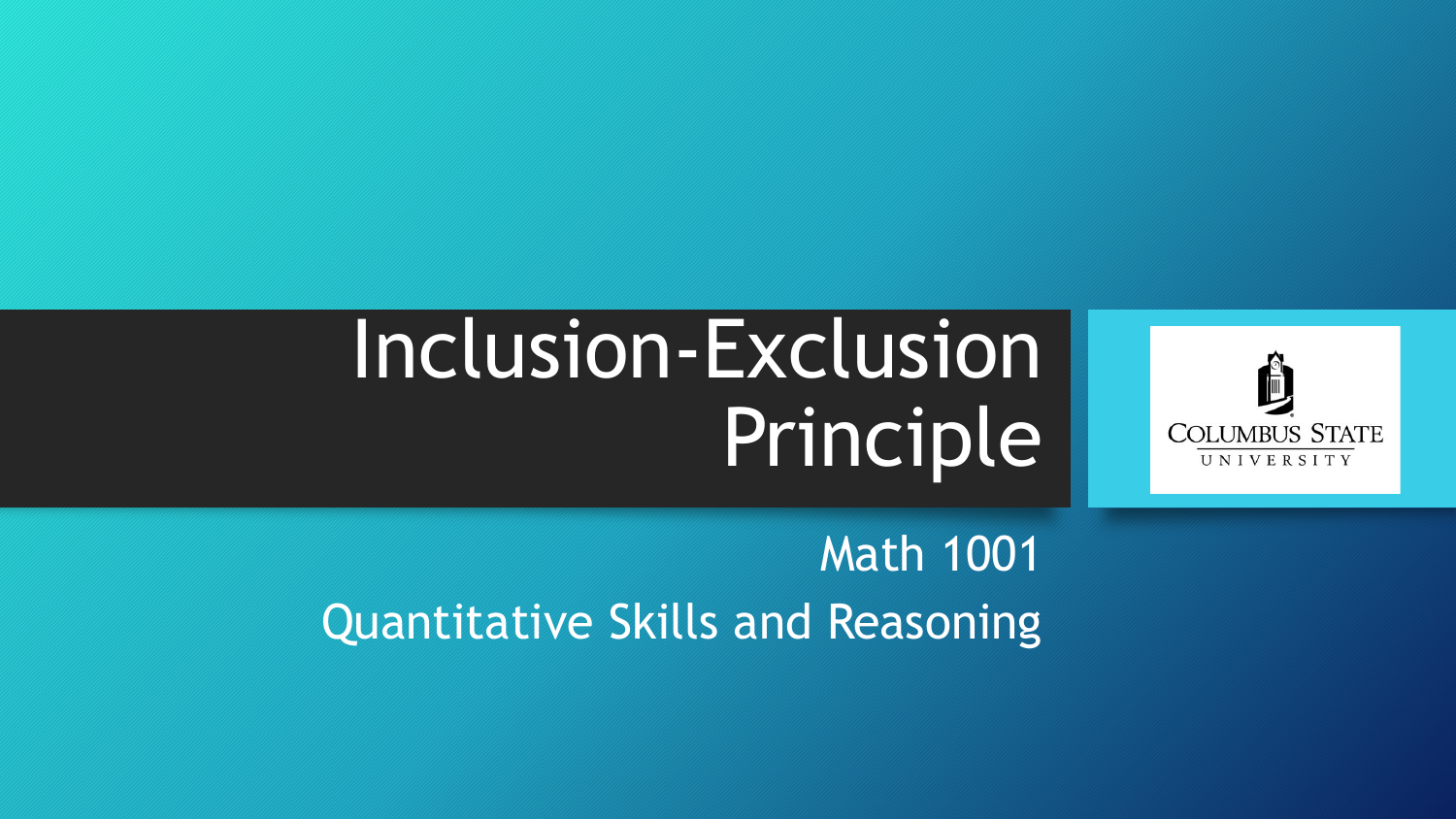## The Inclusion-Exclusion Principle

- **FACILITY CALLISTS · Recall that** *n***(***A***) represents the number of elements in a set A.**
- For all finite sets *A* and *B*,

*n*(*A* ∪ *B*) = *n*(*A*) + *n*(*B*) – *n*(*A* ∩ *B*)

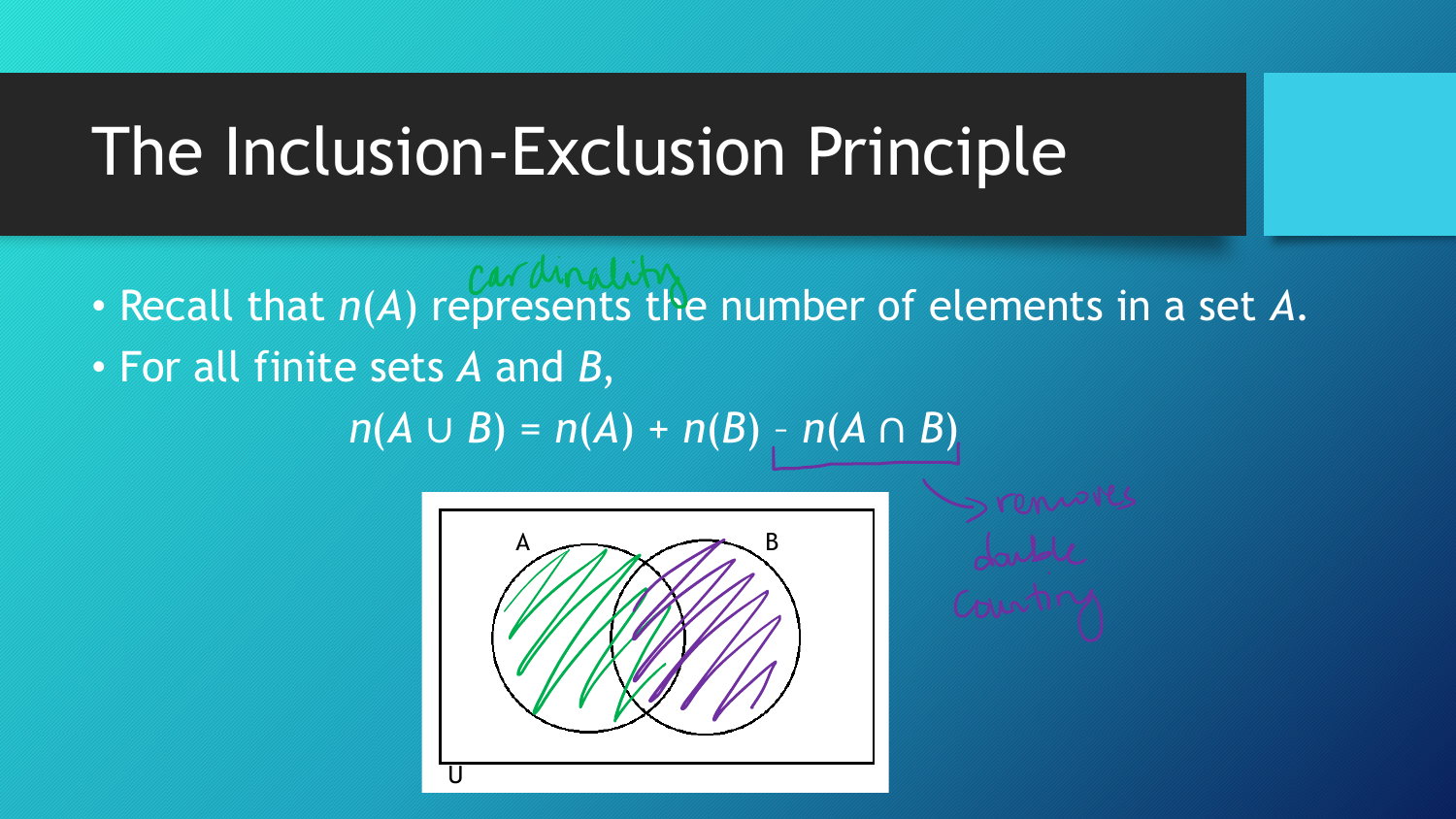## The Inclusion-Exclusion Principle

• What must be true of the finite sets *A* and *B* if  $n(A \cup B) = n(A) + n(B)$  ?



*A* and *B* must not overlap at all, thus *A* and *B* are disjoint sets.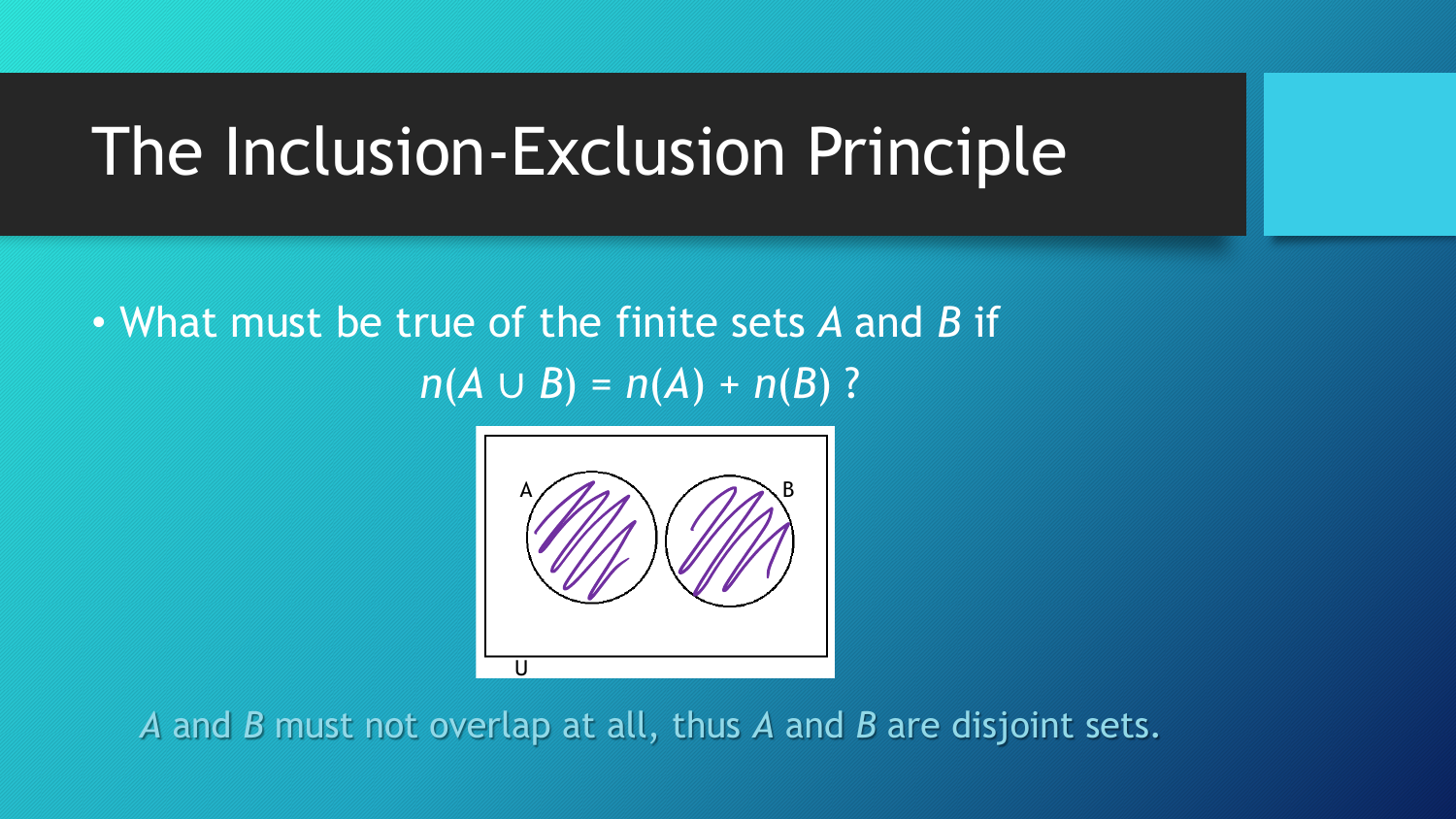## Application of Inclusion-Exclusion

- A school finds that 860 of its students are registered in English, 530 are registered in a foreign language, and 325 are registered in both English and a foreign language. How many total students are registered in English or a foreign language?
- Let *E* be the set of students registered in English

• Let *F* be the set of students registered in a foreign language

*n*(*E* ∪ *F*) = *n*(*E*) + *n*(*F*) – *n*(*E* ∩ *F*) = 860 + 530 – 325

 $= 1065$  students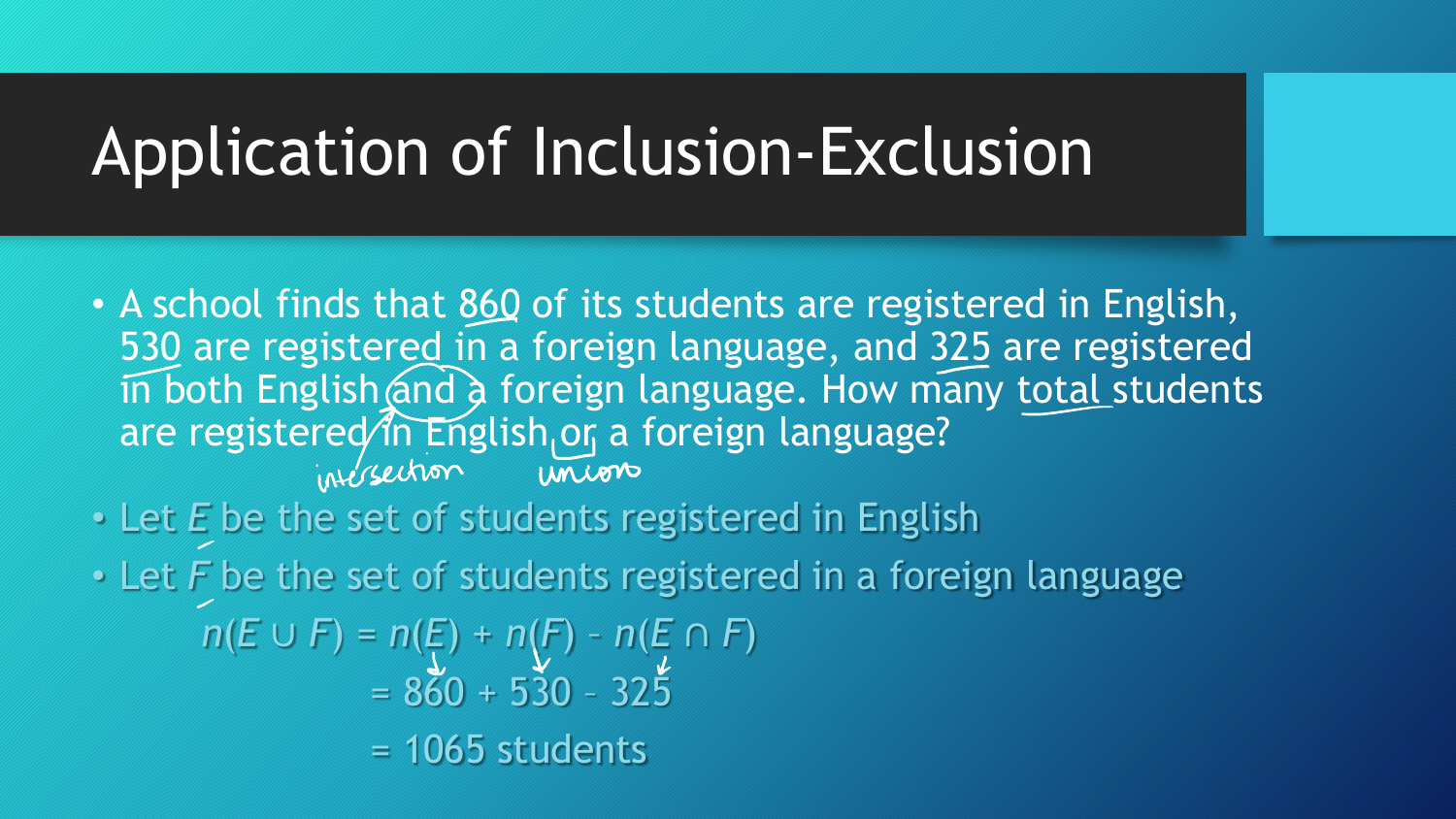#### The Percent Inclusion-Exclusion Formula

• Let *p*(*A*) represent the percent in set *A*. • For all finite sets *A* and *B*,

*p*(*A* ∪ *B*) = *p*(*A*) + *p*(*B*) – *p*(*A* ∩ *B*)

- This is essentially the same formula we've used before, but we are thinking in percentages instead of cardinality.
- It may help to think of 100 as the total in the Universal set, and each percentage is a breakdown of how many of that hundred elements.